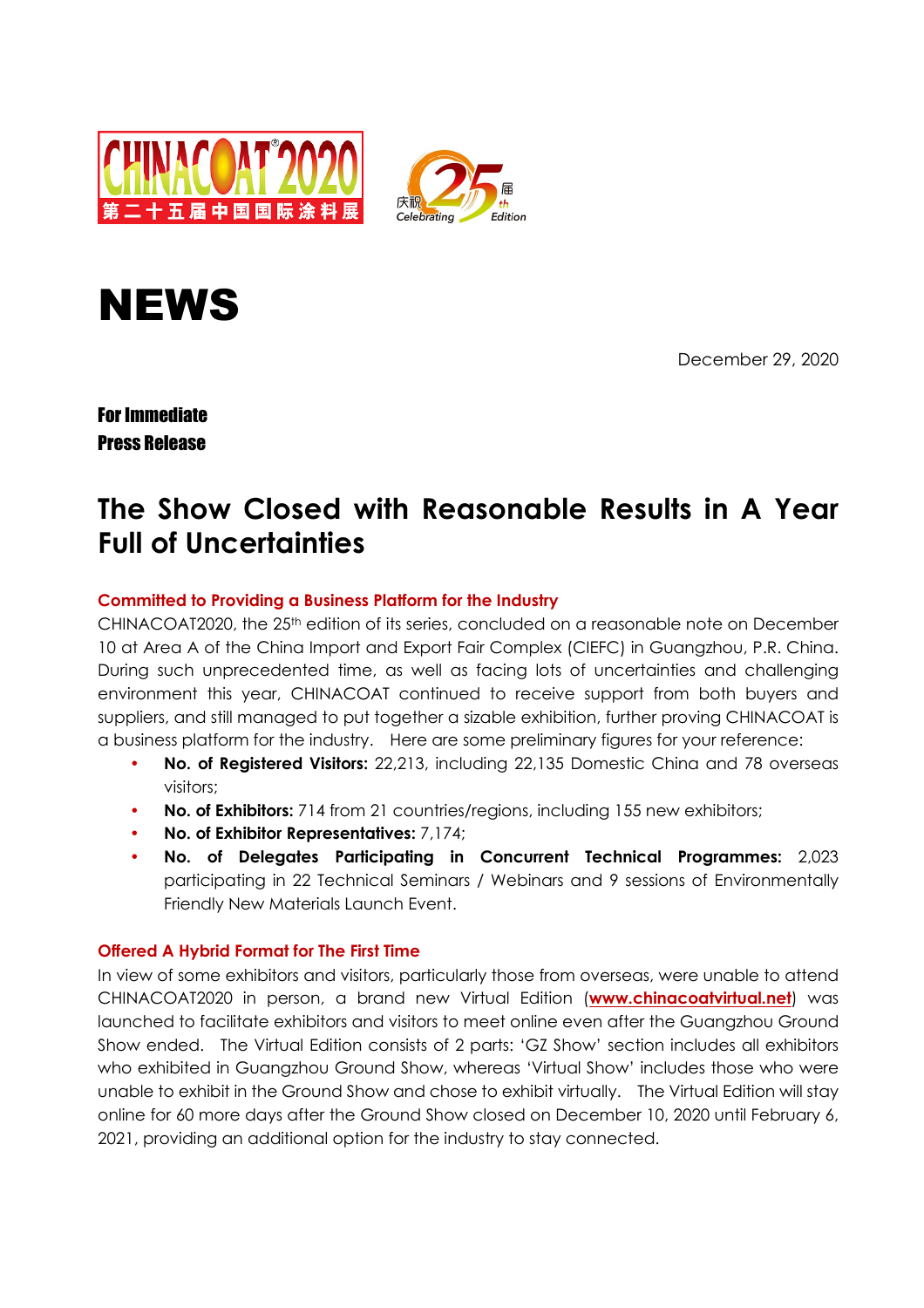# **Visitors Expressed Positive Feedback**

Although some recognized industry players were missing this year due to global travel restrictions, CHINACOAT was still able to attract a number of renowned brand names and their distributors to showcase their new products and customized services. According to findings from our onsite visitor surveys, majority of visitors gave positive comments:

- 92% had great impression of the exhibition;
- 90% found the products and technologies on display attractive;
- 89% affirmed the exhibitor mix was comprehensive;
- 88% expressed concurrent technical programmes were of high quality;
- 84% agreed CHINACOAT was a large-scale exhibition.

### *What Visitors Said About CHINACOAT*

"Although this year's exhibition is affected by the pandemic, I can still locate a good number of raw material suppliers. Moreover, the technical and solution capabilities of many exhibitors also show improvement."

*Youb Mohammed Amine, Sourcing Manager, Opéra Peinture (Monaco)* 

"My main visiting purpose is to find business partners. I have to avoid overloading my onsite work schedule as this exhibition is an important industry platform for sourcing potential partnership!"

*Tan Zudan, Guizhou Red Star Development Import Co., Ltd. (China)* 

# **Exhibitors Expressed Satisfaction Too**

Although many exhibitors from overseas were unable to participate in person, some arranged their domestic representatives to exhibit or participate via their agents/distributors. Majority of exhibitors showed satisfaction to the exhibition according to our survey results:

- 99% affirmed the exhibition was one of their important marketing activities in China and Asia;
- 93% expressed the exhibition could help consolidate existing sales channels;
- 91% endorsed the exhibition could strengthen brand or corporate image;
- 88% agreed the exhibition could serve to develop new markets, find new customers and build relationships with prospects;
- 84% opined the exhibition was an effective platform for promoting new products or services.

#### *How Exhibitors Assessed CHINACOAT*

"In the second half of 2020, China's economy has gradually returned to normal. Exhibiting in CHINACOAT helps to recover our business and establish new business relationships." *Zhou Haijun, General Manager, Chem (Yueyang) Waterborne Additive Co., Ltd.* 

"As the pandemic prevails, market demand has changed dramatically. The exhibition provides us with marketing opportunities, at the same time allows us to keep pace with shifting market demands."

*Li Pengfei, Senior Engineer (Partner), HeChuan Chemical Technology Service Co., Ltd.*